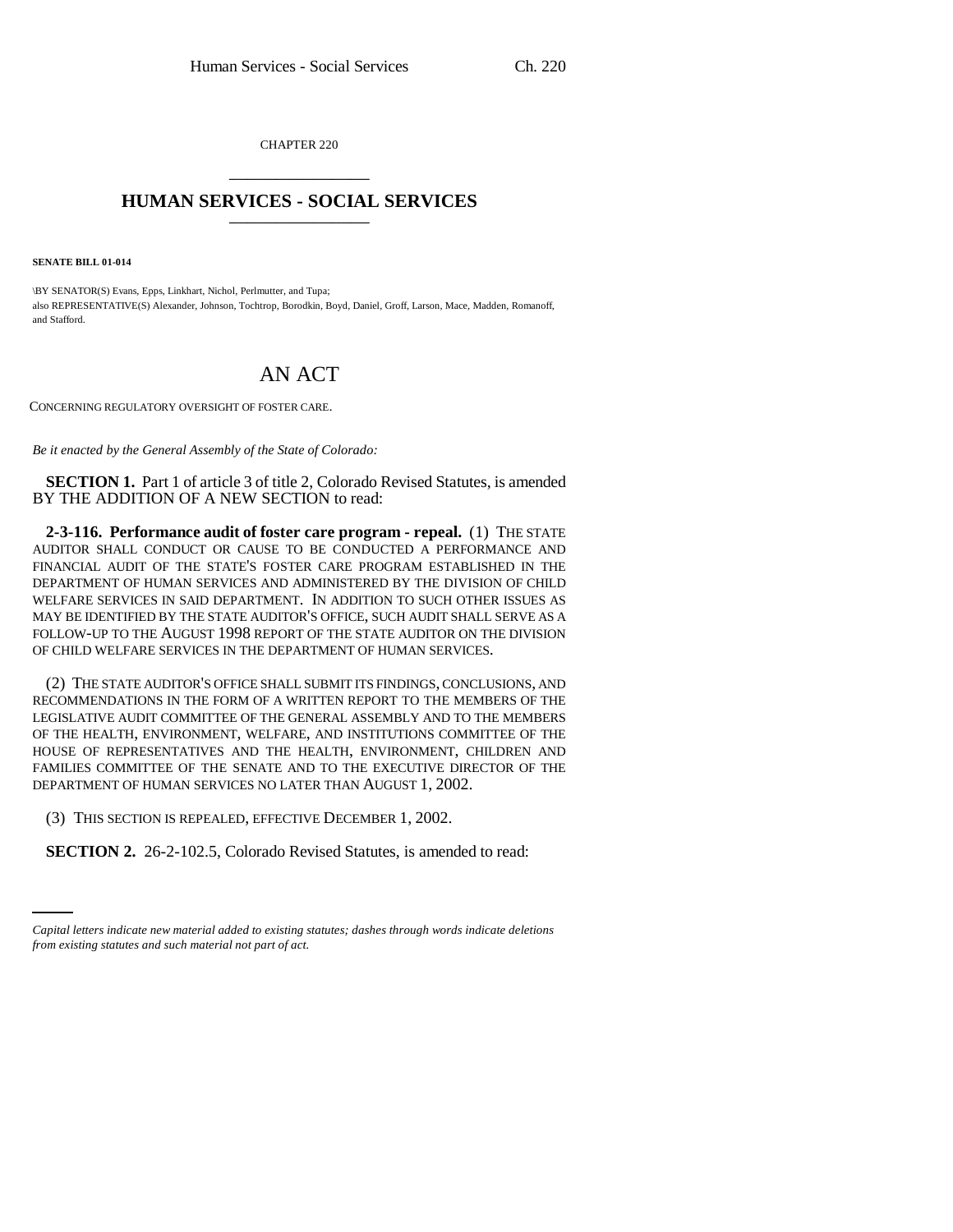**26-2-102.5. Foster care - Title IV-E of the Social Security Act.** (1) Eligibility of a child for Title IV-E foster care shall be based on the AFDC rules in effect on **June 1, 1995** JULY 16, 1996.

(2) Such child shall meet all of the following conditions:

(a) The placement and care of such child are the responsibility of the state department of human services or a county department of social services;

(b) Such child has been placed in a foster home or child care institution as a result of a judicial determination or voluntary placement agreement;

(c) Court proceedings leading to the judicial determination were initiated in a month in which such child would have been eligible to receive AFDC under the rules in effect on June 1, 1995, or would have been eligible except that such child was not living with a caretaker relative. If such child lived with a caretaker relative within six months prior to the month in which court proceedings were initiated, such child shall be eligible. SUCH CHILD:

(I) WOULD HAVE RECEIVED AID IN OR FOR THE MONTH IN WHICH SUCH AGREEMENT OR COURT PROCEEDINGS RESULTING IN SUCH JUDICIAL DETERMINATION WERE INITIATED; OR

(II) WOULD HAVE RECEIVED THE AID DESCRIBED IN SUBPARAGRAPH (I) OF THIS PARAGRAPH (c) IF APPLICATION HAD BEEN MADE THEREFOR; OR

(III) HAD BEEN LIVING WITH A RELATIVE WITHIN THE SIX MONTHS PRIOR TO THE MONTH IN WHICH SUCH AGREEMENT OR COURT PROCEEDINGS RESULTING IN SUCH JUDICIAL DETERMINATION WERE INITIATED, AND SUCH CHILD WOULD HAVE RECEIVED THE AID DESCRIBED IN SUBPARAGRAPH (I) OF THIS PARAGRAPH (c) IF IN SUCH MONTH HE OR SHE HAD BEEN LIVING WITH SUCH RELATIVE AND APPLICATION THEREFOR HAD BEEN MADE.

**SECTION 3.** 26-6-102 (1), (2), (3), and (8), Colorado Revised Statutes, are amended to read:

**26-6-102. Definitions.** As used in this article, unless the context otherwise requires:

(1) "Affiliate of a licensee" means:

(a) Any person or entity that owns more than five percent of the ownership interest in the business operated by the licensee or the applicant for a license; or

(b) Any person who is directly responsible for the care and welfare of children served; OR

(c) ANY EXECUTIVE, OFFICER, MEMBER OF THE GOVERNING BOARD, OR EMPLOYEE OF A LICENSEE.

(2) "Child placement agency" means any corporation, partnership, association,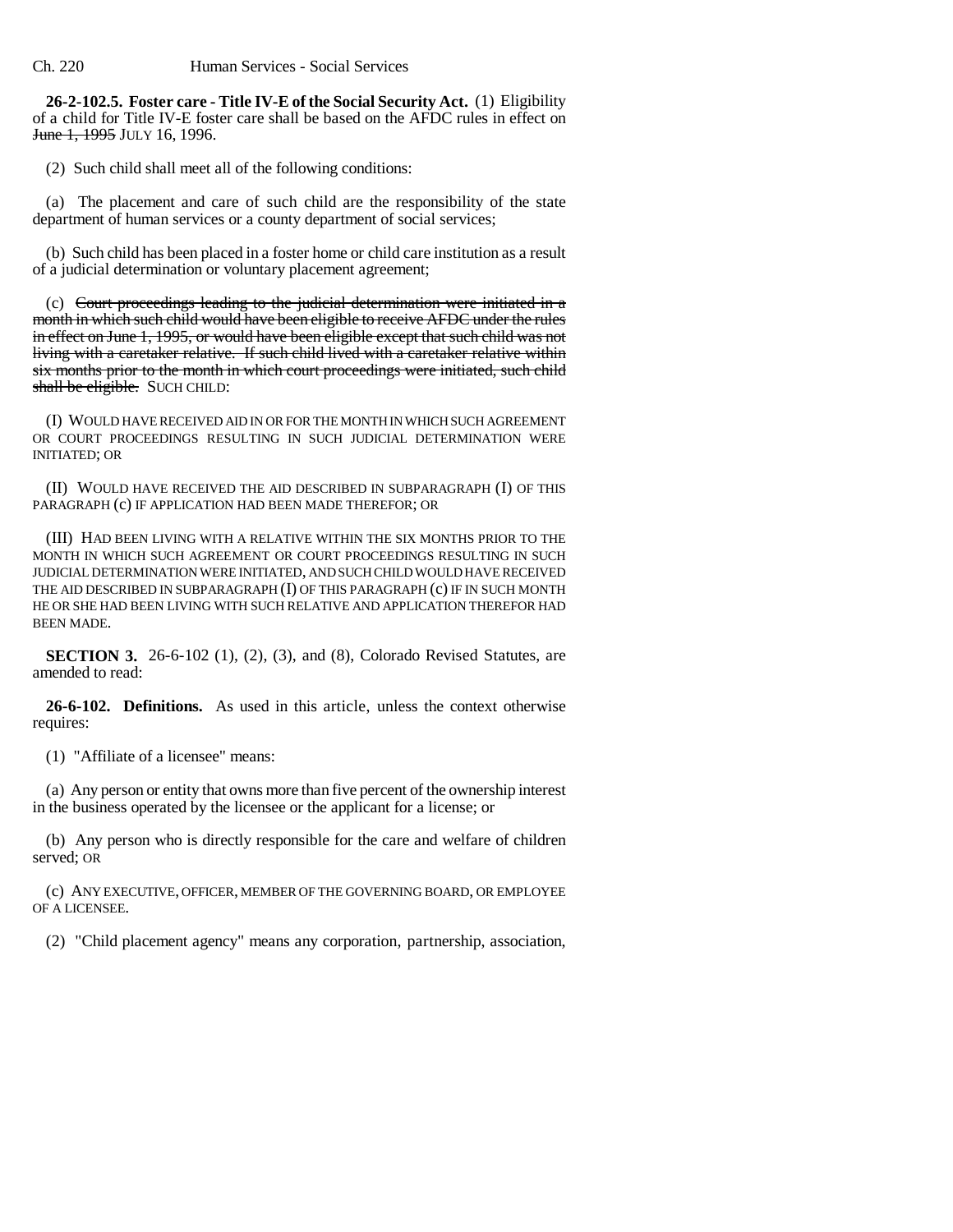firm, agency, institution, or person, whatsoever UNRELATED TO THE CHILD BEING PLACED, who places or who arranges for placement for care of any child under the age of eighteen years with any family, person, or institution. other than persons related to said child. A child placement agency may place or arrange for the placement of a child for the purpose of adoption, TREATMENT, or foster care. The natural parents or guardian of any child who places said child for care with any facility licensed as a "family child care home" or "child care center" as defined by this section shall not be deemed a child placement agency.

(3) "Department" OR "STATE DEPARTMENT" means the STATE department of human services.

(8) "Residential child care facility" means a facility licensed by the STATE department pursuant to this part 1 to provide twenty-four-hour group care and treatment for five or more children operated under private, public, or nonprofit sponsorship. A residential child care facility may be eligible for designation by the executive director of the STATE department of human services pursuant to article 10 of title 27, C.R.S.

**SECTION 4.** 26-6-104 (7), Colorado Revised Statutes, is amended, and the said 26-6-104 is further amended BY THE ADDITION OF NEW SUBSECTION, to read:

**26-6-104. Licenses - out-of-state notices and consent.** (7) (a) (I) No license or certificate to operate a family child care home, a foster care home, a child care center, a residential child care facility, a secure residential child care facility, or a child placement agency shall be issued by the STATE department, a county department or a child placement agency licensed under the provisions of this part 1 if the person applying for such a license or certificate has been convicted of:

(A) Felony child abuse, as specified in section 18-6-401, C.R.S.;

(B) A crime of violence, as defined in section 16-11-309, C.R.S.;

(C) Any felony offenses involving unlawful sexual behavior, as defined in section 18-3-412.5, C.R.S.;

(D) Any felony, the underlying factual basis of which has been found by the court on the record to include an act of domestic violence, as defined in section 18-6-800.3, C.R.S.;

(D.5) ANY FELONY INVOLVING PHYSICAL ASSAULT, BATTERY, OR A DRUG-RELATED OFFENSE WITHIN THE FIVE YEARS PRECEDING THE DATE OF APPLICATION FOR A LICENSE OR CERTIFICATE; OR

(E) Any felony offense in any other state, the elements of which are substantially similar to the elements of any one of the offenses described in sub-subparagraphs (A) to  $(\overline{D})$  (D.5) of this subparagraph (I).

(II) For purposes of this paragraph (a), "convicted" means a conviction by a jury or by a court and shall also include a deferred judgment and sentence agreement, a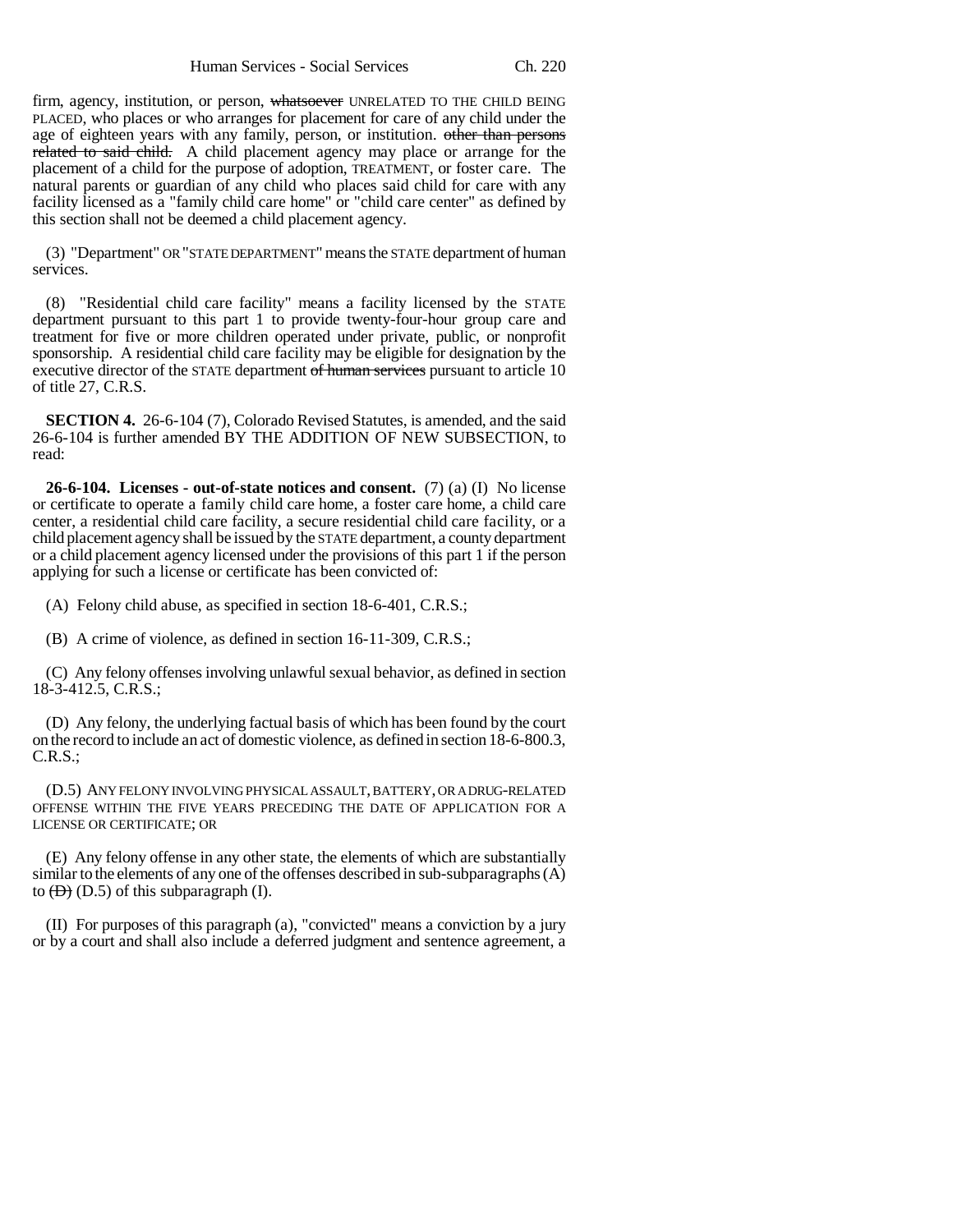deferred prosecution agreement, a deferred adjudication agreement, an adjudication, and a plea of guilty or nolo contendere.

(b) The convictions identified in paragraph (a) of this subsection (7) shall be determined according to the records of the Colorado bureau of investigation or any other source. A certified copy of the judgment of a court of competent jurisdiction of such conviction, deferred judgment and sentence agreement, deferred prosecution agreement, or deferred adjudication agreement shall be prima facie evidence of such conviction or agreement. No license or certificate to operate a family child care home, a foster care home, a child care center, a residential child care facility, a secure residential child care facility, or a child placement agency shall be issued if the STATE department has a certified court order from another state indicating that the person applying for such a license or certificate has been convicted of felony child abuse or any unlawful sexual offense against a child under a law of any other state or the United States or the STATE department has a certified court order from another state that the person applying for the license or certificate has entered into a deferred judgment or deferred prosecution agreement in another state as to felony child abuse or any sexual offense against a child.

(8) THE STATE DEPARTMENT IS STRONGLY ENCOURAGED TO EXAMINE AND REPORT TO THE GENERAL ASSEMBLY ON THE BENEFITS OF LICENSING ANY PRIVATE, NONPROFIT CHILD PLACEMENT AGENCY THAT IS DEDICATED TO SERVING THE SPECIAL NEEDS OF FOSTER CARE CHILDREN THROUGH SERVICES DELIVERED BY SPECIALIZED FOSTER CARE PARENTS IN CONJUNCTION WITH AND SUPPORTED BY STAFF OF THE CHILD PLACEMENT AGENCY. SUCH CHILD PLACEMENT AGENCIES EXAMINED SHALL BE ABLE TO:

(a) OFFER THE FOLLOWING SERVICES:

(I) PROVISION OF EDUCATED, SKILLED, AND EXPERIENCED FOSTER CARE PARENTS;

(II) SOCIAL WORK SUPPORT FOR THE FOSTER CARE CHILD AND FOSTER CARE FAMILY;

(III) TWENTY-FOUR-HOUR, ON-CALL AVAILABILITY;

(IV) MONTHLY FOSTER CARE PARENT SUPPORT GROUP MEETINGS;

(V) ON-GOING EDUCATIONAL AND NETWORKING OPPORTUNITIES FOR ANY FOSTER CARE FAMILY;

(VI) INDIVIDUALIZED TREATMENT PLANS DEVELOPED THROUGH TEAM COLLABORATION;

(VII) PROFESSIONAL AND FAMILY NETWORKING OPPORTUNITIES; AND

(VIII) RESPITE SUPPORT AND REIMBURSEMENT.

(b) PROVIDE A FORM OF SPECIALIZED FOSTER CARE INCLUDING, BUT NOT LIMITED TO, THE FOLLOWING TYPES OF CARE:

(I) TREATMENT FOSTER CARE;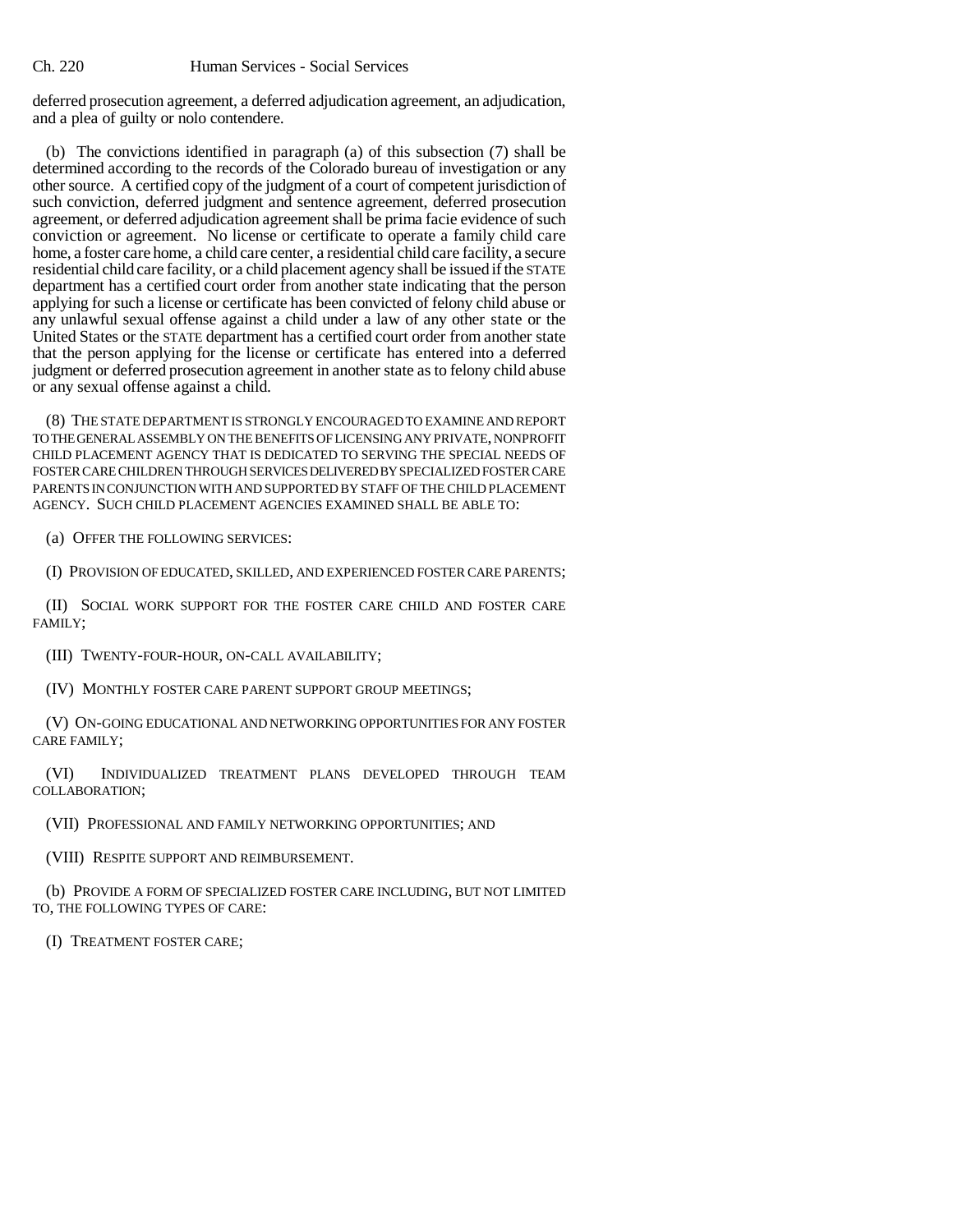(II) MEDICAL FOSTER CARE;

(III) RESPITE FOSTER CARE; AND

(IV) INTENSIVE TREATMENT FOSTER CARE.

**SECTION 5.** 26-6-105.5, Colorado Revised Statutes, is amended BY THE ADDITION OF A NEW SUBSECTION to read:

**26-6-105.5. Application forms - criminal sanctions for perjury.** (3) EVERY APPLICATION FOR CERTIFICATION OR LICENSURE AS A FOSTER CARE HOME SHALL PROVIDE NOTICE TO THE APPLICANT THAT THE APPLICANT MAY BE SUBJECT TO IMMEDIATE REVOCATION OF CERTIFICATION OR LICENSURE OR OTHER NEGATIVE LICENSING ACTION AS SET FORTH IN THIS SECTION, SECTION 26-6-107.7, AND AS DESCRIBED BY RULE OF THE STATE BOARD.

**SECTION 6.** Part 1 of article 6 of title 26, Colorado Revised Statutes, is amended BY THE ADDITION OF A NEW SECTION to read:

**26-6-107.7. Revocation of certification of foster care home - emergency procedures - due process.** NOTWITHSTANDING ANY OTHER PROVISION OF LAW TO THE CONTRARY, A COUNTY DEPARTMENT MAY ACT IMMEDIATELY TO REVOKE THE CERTIFICATION OF A COUNTY-CERTIFIED FOSTER CARE HOME WHEN THE COUNTY DEPARTMENT HAS REASON TO BELIEVE THAT A CHILD RESIDING IN SUCH FOSTER CARE HOME IS SUBJECT TO AN IMMEDIATE AND DIRECT THREAT TO HIS OR HER SAFETY AND WELFARE OR WHEN A SUBSTANTIAL VIOLATION OF A FUNDAMENTAL STANDARD OF CARE WARRANTS IMMEDIATE ACTION. IF THE COUNTY DEPARTMENT ACTS PURSUANT TO THIS SECTION, A DUE PROCESS HEARING SHALL BE HELD WITHIN FIVE DAYS AFTER SUCH ACTION AND CONDUCTED AS SUCH HEARING WOULD NORMALLY BE CONDUCTED PURSUANT TO ARTICLE 4 OF TITLE 24, C.R.S.

**SECTION 7.** The introductory portion to 26-6-108 (2.5) (a), Colorado Revised Statutes, is amended, and the said 26-6-108 (2.5) (a) is further amended BY THE ADDITION OF A NEW SUBPARAGRAPH, to read:

**26-6-108. Denial of original license - suspension - revocation - probation refusal to renew license - fines.** (2.5) (a) The STATE department shall deny a license under the circumstances described in section 26-6-104 (7). The STATE department shall revoke a license previously issued if:

(II.5) THE LICENSEE, AN AFFILIATE OF THE LICENSEE, A PERSON EMPLOYED BY THE LICENSEE, OR A PERSON WHO RESIDES WITH THE LICENSEE AT THE FACILITY HAS BEEN DETERMINED TO BE INSANE OR MENTALLY INCOMPETENT BY A COURT OF COMPETENT JURISDICTION AND, SHOULD A COURT ENTER, PURSUANT TO PART 3 OR PART 4 OF ARTICLE 14 OF TITLE 15,C.R.S., OR SECTION 27-10-109 (4) OR 27-10-125,C.R.S., AN ORDER SPECIFICALLY FINDING THAT THE MENTAL INCOMPETENCY OR INSANITY IS OF SUCH A DEGREE THAT THE LICENSEE IS INCAPABLE OF OPERATING A FAMILY CHILD CARE HOME, FOSTER CARE HOME, OR CHILD CARE CENTER, THE RECORD OF SUCH DETERMINATION AND ENTRY OF SUCH ORDER BEING CONCLUSIVE EVIDENCE THEREOF.

**SECTION 8.** Part 1 of article 6 of title 26, Colorado Revised Statutes, is amended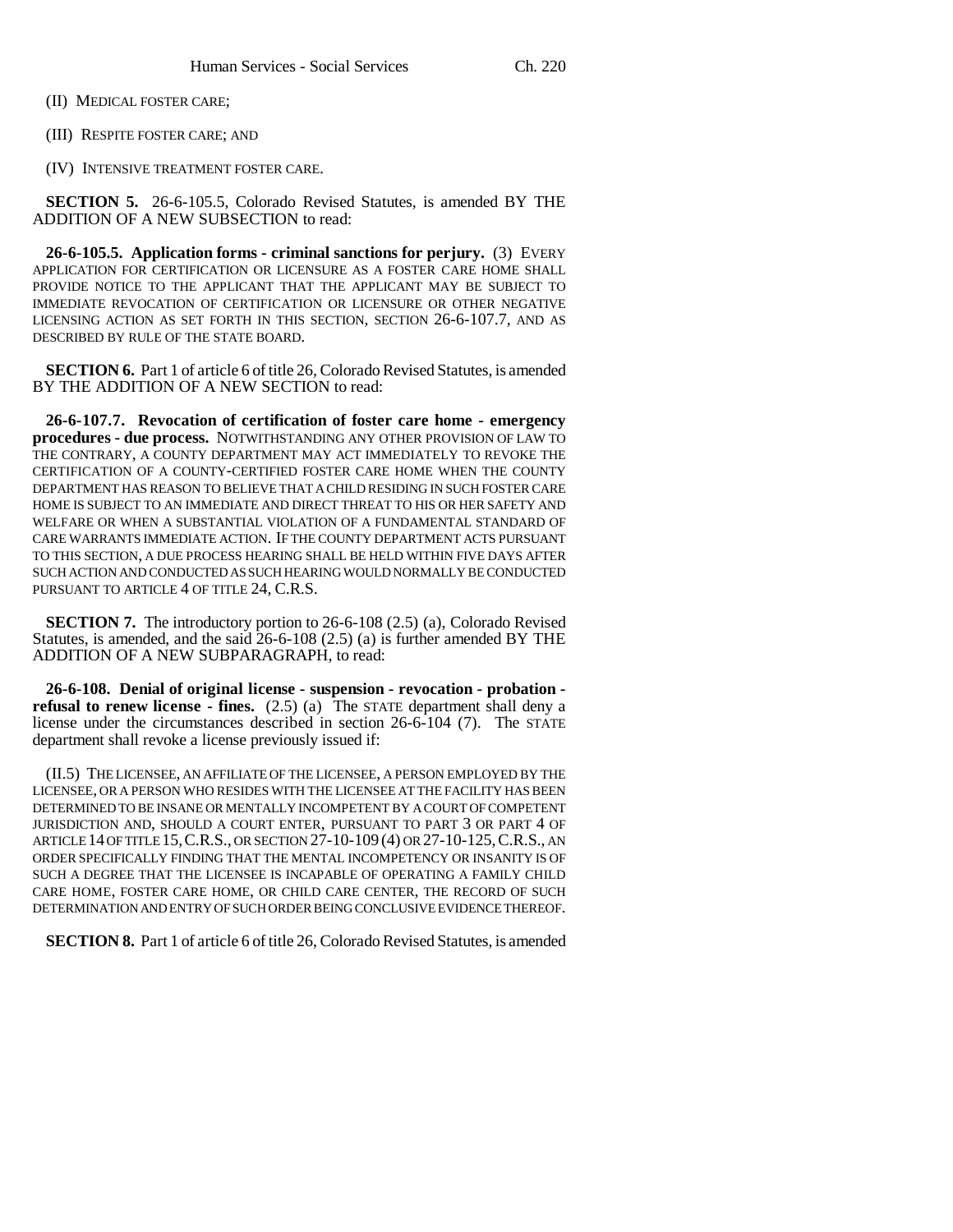Ch. 220 Human Services - Social Services

BY THE ADDITION OF THE FOLLOWING NEW SECTIONS to read:

**26-6-117. Accreditation standards for county departments and child placement agencies - study - rules - foster care accreditation fund.** (1) NO LATER THAN JULY 1, 2002, THE STATE DEPARTMENT SHALL STUDY:

(a) STANDARDS FOR ASSESSING THE QUALITY AND PERFORMANCE OF FOSTER CARE IN FOSTER CARE HOMES CERTIFIED BY COUNTY DEPARTMENTS OR BY CHILD PLACEMENT AGENCIES BASED UPON NATIONAL STANDARDS FOR FOSTER CARE SERVICES.

(b) STANDARDS FOR THE ACCREDITATION OF COUNTY DEPARTMENTS AND CHILD PLACEMENT AGENCIES FOR PURPOSES OF FOSTER CARE SERVICES BASED UPON ACCREDITATION STANDARDS OF A NATIONALLY RECOGNIZED ACCREDITING BODY OF CHILD WELFARE AND SOCIAL SERVICES ORGANIZATIONS.

(2) IN CONDUCTING SUCH STUDY ON ACCREDITATION STANDARDS, THE STATE DEPARTMENT SHALL COMPARE THE MERITS OF WRITING ITS OWN STANDARDS WITH THE MERITS OF CONTRACTING WITH A NATIONAL ACCREDITING BODY. THE STUDY SHALL INCLUDE, BUT IS NOT LIMITED TO, ANALYZING THE FOLLOWING:

(a) THE FISCAL IMPACT ON THE STATE, COUNTIES, AND PROVIDERS, INCLUDING THE COST OF:

(I) WRITING STANDARDS;

(II) CONTRACTING WITH A NATIONAL ACCREDITING BODY, INCLUDING ALL FEES AND TRAVEL EXPENSES;

(III) TRAINING;

(IV) IMPLEMENTATION;

(V) POTENTIAL CORRECTIVE ACTION;

(VI) STAFF TIME OF COUNTY DEPARTMENTS AND CHILD PLACEMENT AGENCIES TO MEET THE ACCREDITATION STANDARDS;

(VII) COLLECTING AND EVALUATING DATA RELATING TO ACCREDITATION STANDARDS;

(b) THE TIME FRAME FOR IMPLEMENTATION OF ACCREDITATION STANDARDS;

(c) SANCTIONS FOR FAILING TO MEET THE ACCREDITATION STANDARDS.

(3) THE STATE DEPARTMENT SHALL SUBMIT ITS REPORT AND ITS FINDINGS AND RECOMMENDATIONS TO THE HEALTH, ENVIRONMENT, WELFARE, AND INSTITUTIONS COMMITTEE OF THE HOUSE OF REPRESENTATIVES AND TO THE HEALTH, ENVIRONMENT, CHILDREN AND FAMILIES COMMITTEE OF THE SENATE ON OR BEFORE JULY 1, 2002. SUCH REPORT SHALL ALSO INCLUDE ANY RECOMMENDATIONS REGARDING LEGISLATIVE CHANGES TO IMPLEMENT THE ACCREDITATION PROCESS.